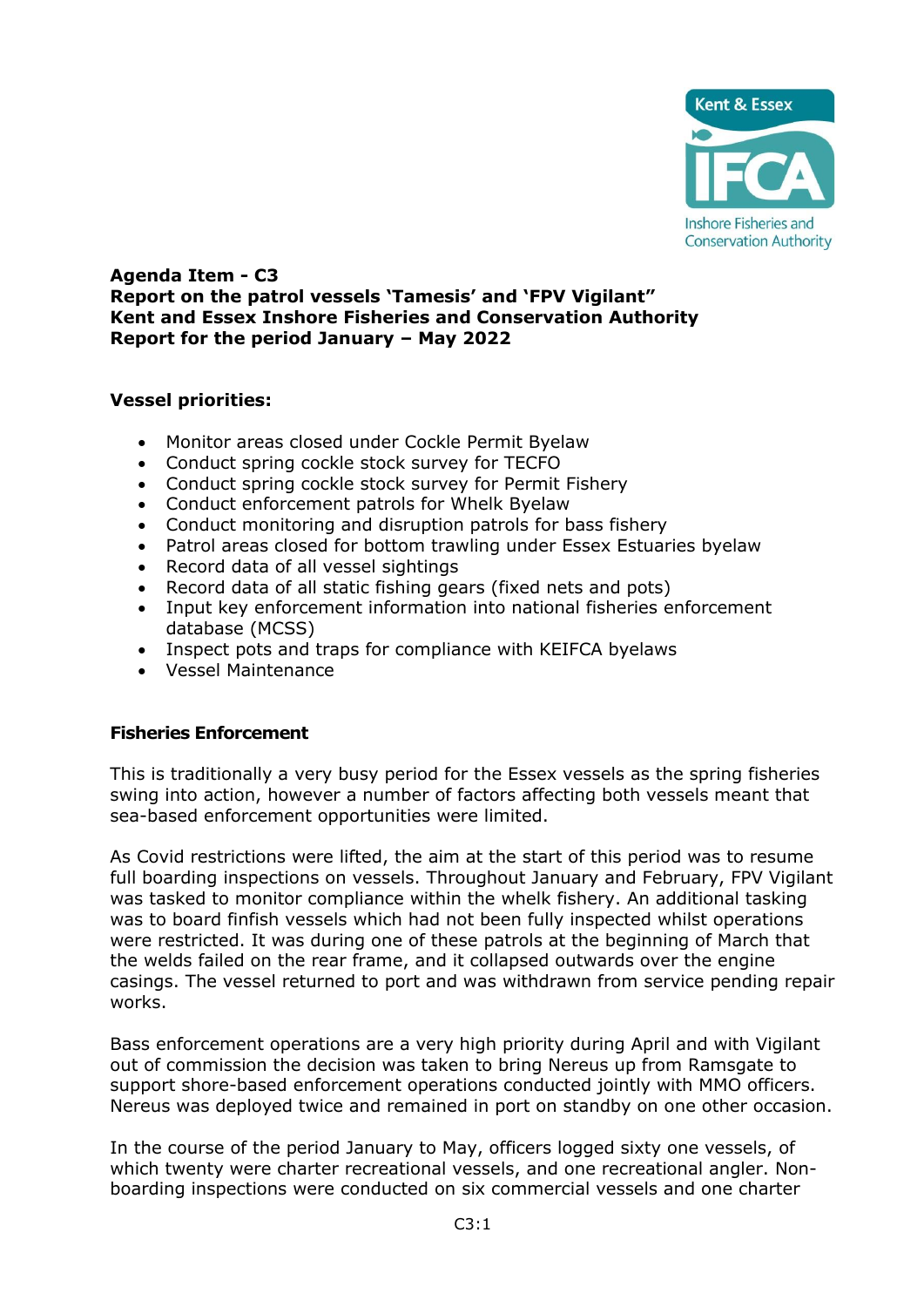recreational vessel. Full boarding inspections were carried out on eight commercial vessels, during which one verbal warning was issued for using unmarked surface gear.

The patrol vessels also recorded gear sightings on twenty one occasions, with gear being inspected on five of these. Offence notices were attached to two sets of gear which were not clearly marked in accordance with KEIFCA byelaws.

## **Conservation/Survey Work**

#### *Surveys*

Tamesis is usually very busy with survey work during this period. It was intended that she would undertake a second Cefas / Anglian Water oyster survey early in March before gearing up for the annual cockle stock assessments. Unforeseen delays following the refit meant that she was unavailable for surveys in early March, and the Cefas scientists have been unavailable in April. It is anticipated that the vessel will undertake these surveys as soon as the staff become available.

The cockle stock assessments for both TECFO and the permit fishery with areas 7 (Dengie, Ray, and Buxey), 9 (West Barrows), and 12 (Mouse – Knob) have been completed. Once again Tamesis completed the outer transects of areas 2 and 3 (Thorpe Bay and Shoebury) where fast flowing and deep channels pose greatest risk to the quad bikes.

Area 8 (East Barrows) and area 1 (Marsh End) remain to be surveyed, however it is hoped that these will be completed over the next few days, weather permitting.

#### *Marine Mammal observations*

Marine mammals were logged on four occasions with individual seal sightings in the middle deeps, the ray sand channel, and on the knoll. A number of porpoises were also observed near the Wallet spitway

#### **Maintenance**

Tamesis was hauled out at Suffolk Yacht Harbour in November 2021 for a full refit which will see the service life of the vessel extended by a further ten years. The engines have been removed and rebuilt, and any ancillary equipment such as turbos, alternators, heat-exchangers showing excessive signs of corrosion or wear have been replaced. The anti-foul paint was removed and at this point some osmosis was detected on the hull. This was treated before an anti-osmosis coating was applied to prevent reoccurrence, and a new hard wearing anti-foul was applied. Some of the old and obsolete electronics were replaced and highly efficient solar panels have been installed on the roof. These are of particular importance as there is no access to shore power on the pontoon at Brightlingsea. The hydraulics were overhauled and all the hoses were replaced, as after eleven years were beginning to fray and become brittle. The hydraulic rams which operate the gantry were replaced with new marine-grade rams. A new pot hauler was also fitted on the starboard bow to replace the original which suffered a significant fracture on removal. The engines were re-installed and the vessel was launched in early March 2022. A delay in return to service ensued as a result of a failed fuel sensor which